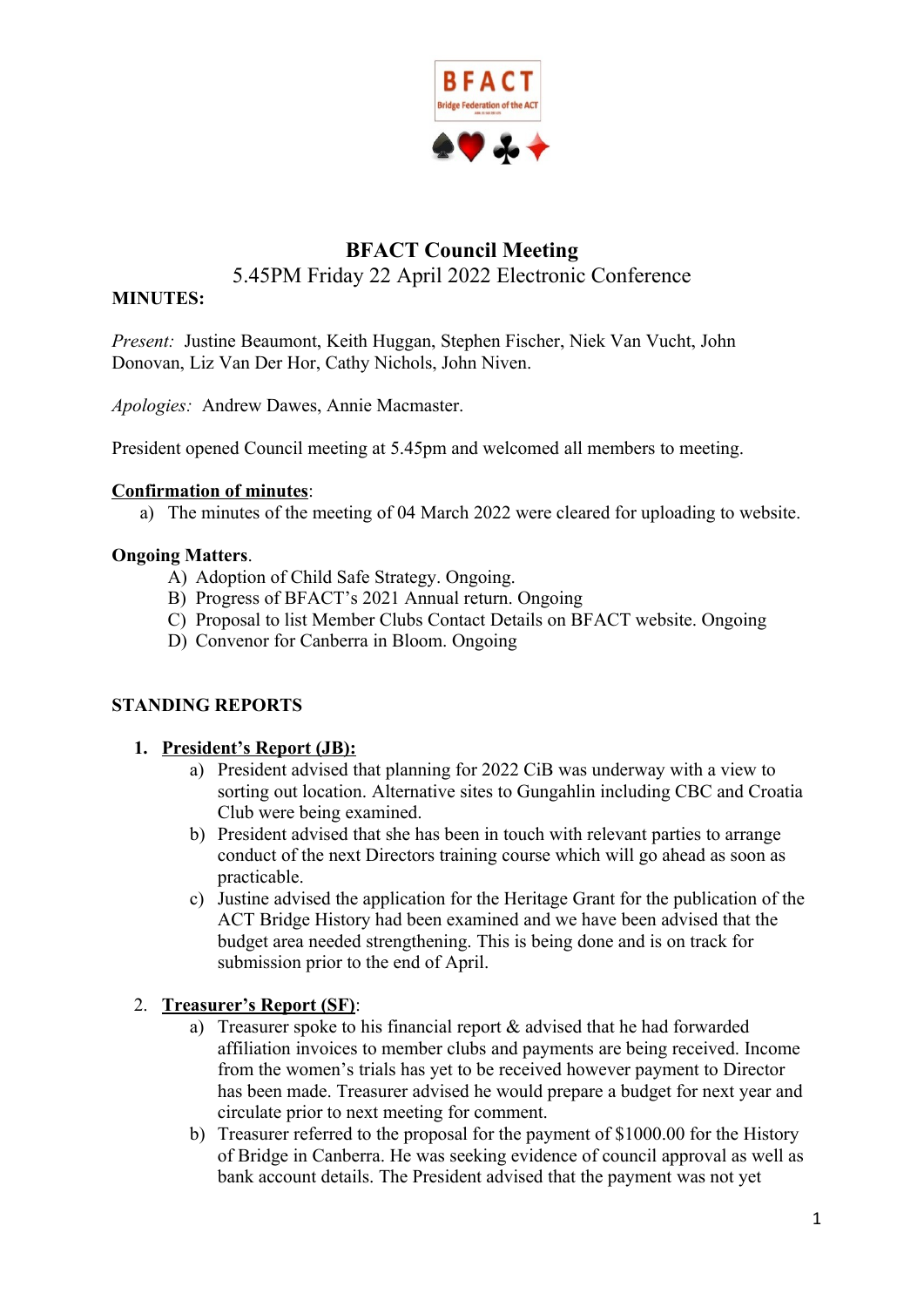

required but that in order to apply for an ACT Heritage Grant the application required evidence of relevant financial support. To this end both BFACT and CBC had promised financial support and this had been approved in a late 2021 council meeting. The Secretary undertook to research and advise of the specific minute and terms.

# **3. Tournament Secretary's Report (NVV)**

- a) A Stage two and restricted pairs event will be held on Sunday. An extra pair had to be sourced for the restricted event in order to have a viable movement. This pair has been allowed to play without paying an entry fee. This would be relevant for the Treasurers budgeting.
- b) The three seeded pairs had confirmed acceptance for the women's event however nomination of team captain is still undecided.
- c) The TS drew council's attention to his proposal for selection events in 2023.
- d) TS advised that he would be on holidays while the Open  $&$  Senior trials were on so would be seeking someone to stand in for him during this period. The Vice President *agreed* to undertake this role for the period. The requirements for finalisation of these events were discussed as well as the conditions for \$110 subsidy to the victory dinner and need to repay subsidy if failure to attend occurs without a sound reason. Requirements for participation in Senior's and Junior competitions were discussed however to date no entries for the junior competition had been received.
- e) A general discussion on attracting novice/restricted players to participate in selection competitions occurred. This included courses/coaching encouraging improving players to take part in selection competitions.

# **4. Masterpoints Secretary(JD)**

- a) There have been no matters to report regarding Masterpoints
- b) The 2022 interclub teams will be run at SCBC due to cancellation of 2021 event. Advertising of the 2022 event will commence circa mid-May. SCBC will converse with Valley BC to negotiate a date.

# **Other Agenda Items**

# **5. ABF Matters**

Council members attention were drawn to a late ABF email regarding relocation of ABG AGM agenda papers

- a) ABF-AGM Agenda-(Fwd. 11 April) -Noted
- b) ANC State entry form (Fwd. 7 Mar) -Noted
- c) ABF Strategic Plan (Fwd 2Mar) -Noted